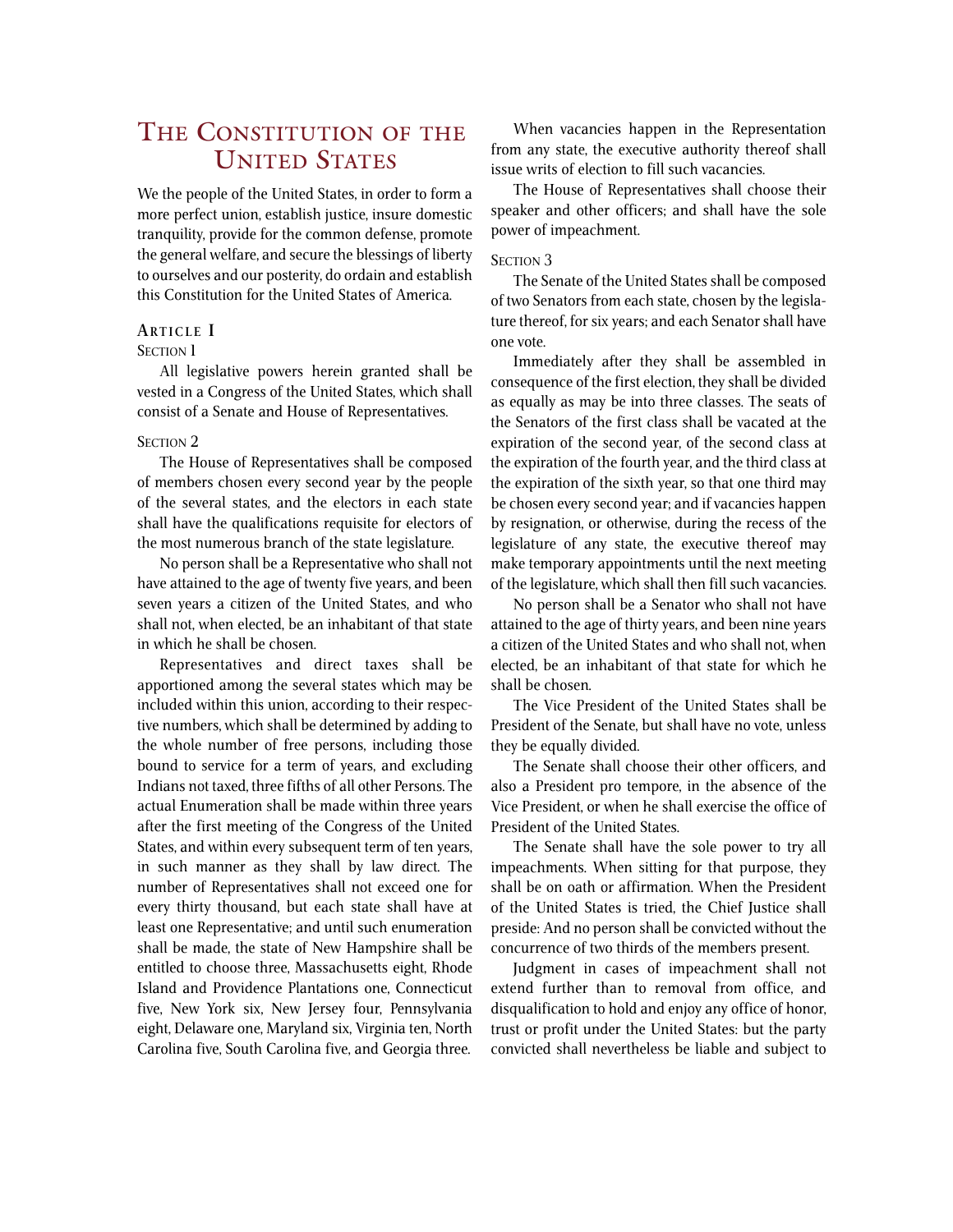indictment, trial, judgment and punishment, according to law.

### SECTION<sub>4</sub>

The times, places and manner of holding elections for Senators and Representatives, shall be prescribed in each state by the legislature thereof; but the Congress may at any time by law make or alter such regulations, except as to the places of choosing Senators.

The Congress shall assemble at least once in every year, and such meeting shall be on the first Monday in December, unless they shall by law appoint a different day.

# SECTION<sub>5</sub>

Each House shall be the judge of the elections, returns and qualifications of its own members, and a majority of each shall constitute a quorum to do business; but a smaller number may adjourn from day to day, and may be authorized to compel the attendance of absent members, in such manner, and under such penalties as each House may provide.

Each House may determine the rules of its proceedings, punish its members for disorderly behavior, and, with the concurrence of two thirds, expel a member.

Each House shall keep a journal of its proceedings, and from time to time publish the same, excepting such parts as may in their judgment require secrecy; and the yeas and nays of the members of either House on any question shall, at the desire of one fifth of those present, be entered on the journal.

Neither House, during the session of Congress, shall, without the consent of the other, adjourn for more than three days, nor to any other place than that in which the two Houses shall be sitting.

#### SECTION<sub>6</sub>

The Senators and Representatives shall receive a compensation for their services, to be ascertained by law, and paid out of the treasury of the United States. They shall in all cases, except treason, felony and breach of the peace, be privileged from arrest during their attendance at the session of their respective Houses, and in going to and returning from the same; and for any speech or debate in either House, they shall not be questioned in any other place.

No Senator or Representative shall, during the time for which he was elected, be appointed to any civil office under the authority of the United States, which shall have been created, or the emoluments whereof shall have been increased during such time: and no person holding any office under the United States, shall be a member of either House during his continuance in office.

# SECTION<sub>7</sub>

All bills for raising revenue shall originate in the House of Representatives; but the Senate may propose or concur with amendments as on other Bills.

Every bill which shall have passed the House of Representatives and the Senate, shall, before it become a law, be presented to the President of the United States; if he approve he shall sign it, but if not he shall return it, with his objections to that House in which it shall have originated, who shall enter the objections at large on their journal, and proceed to reconsider it. If after such reconsideration two thirds of that House shall agree to pass the bill, it shall be sent, together with the objections, to the other House, by which it shall likewise be reconsidered, and if approved by two thirds of that House, it shall become a law. But in all such cases the votes of both Houses shall be determined by yeas and nays, and the names of the persons voting for and against the bill shall be entered on the journal of each House respectively. If any bill shall not be returned by the President within ten days (Sundays excepted) after it shall have been presented to him, the same shall be a law, in like manner as if he had signed it, unless the Congress by their adjournment prevent its return, in which case it shall not be a law.

Every order, resolution, or vote to which the concurrence of the Senate and House of Representatives may be necessary (except on a question of adjournment) shall be presented to the President of the United States; and before the same shall take effect, shall be approved by him, or being disapproved by him, shall be repassed by two thirds of the Senate and House of Representatives, according to the rules and limitations prescribed in the case of a bill.

# SECTION<sub>8</sub>

The Congress shall have power to lay and collect taxes, duties, imposts and excises, to pay the debts and provide for the common defense and general welfare of the United States; but all duties, imposts and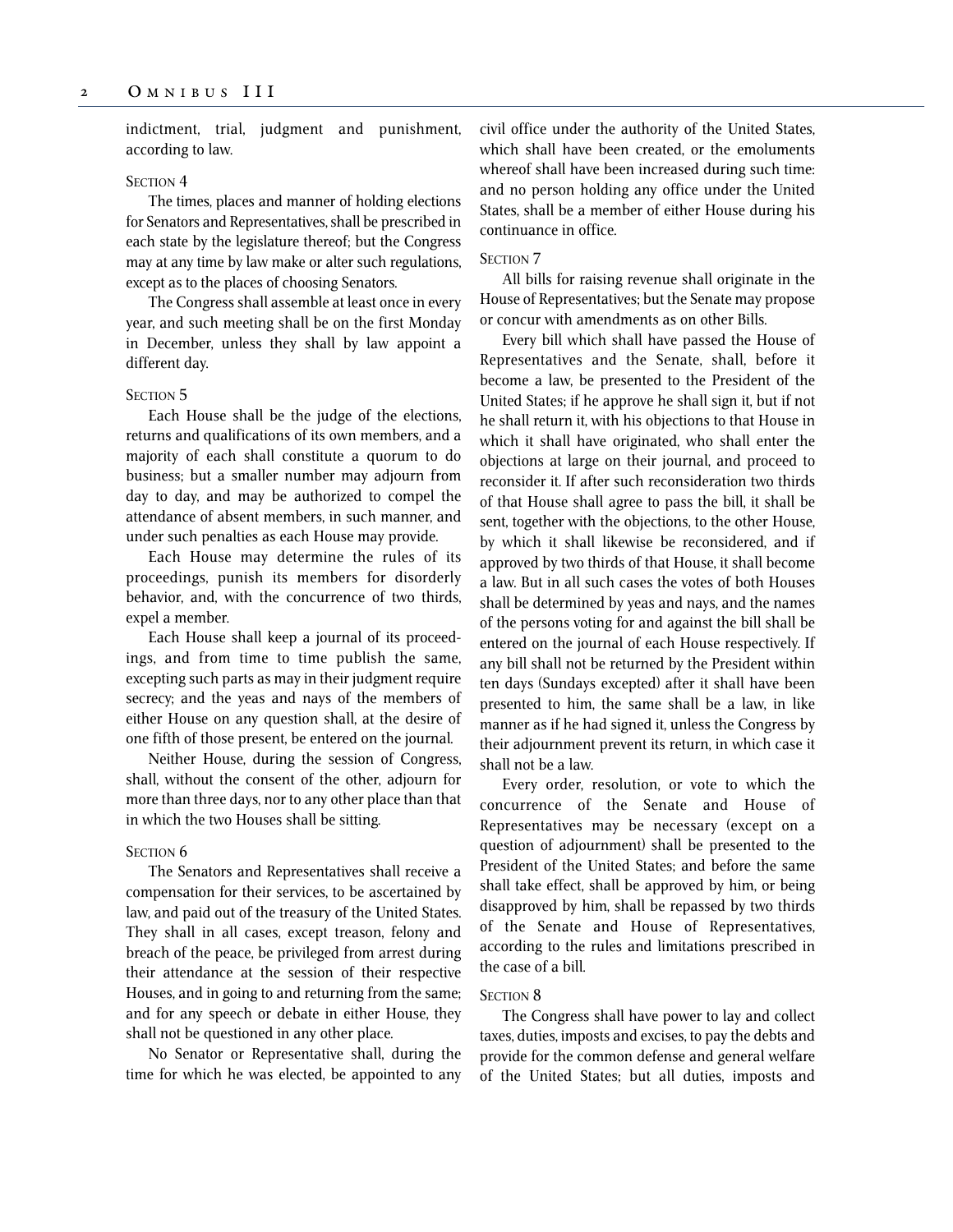excises shall be uniform throughout the United States;

To borrow money on the credit of the United States;

To regulate commerce with foreign nations, and among the several states, and with the Indian tribes;

To establish a uniform rule of naturalization, and uniform laws on the subject of bankruptcies throughout the United States;

To coin money, regulate the value thereof, and of foreign coin, and fix the standard of weights and measures;

To provide for the punishment of counterfeiting the securities and current coin of the United States;

To establish post offices and post roads;

To promote the progress of science and useful arts, by securing for limited times to authors and inventors the exclusive right to their respective writings and discoveries;

To constitute tribunals inferior to the Supreme Court;

To define and punish piracies and felonies committed on the high seas, and offenses against the law of nations;

To declare war, grant letters of marque and reprisal, and make rules concerning captures on land and water;

To raise and support armies, but no appropriation of money to that use shall be for a longer term than two years;

To provide and maintain a navy;

To make rules for the government and regulation of the land and naval forces;

To provide for calling forth the militia to execute the laws of the union, suppress insurrections and repel invasions;

To provide for organizing, arming, and disciplining, the militia, and for governing such part of them as may be employed in the service of the United States, reserving to the states respectively, the appointment of the officers, and the authority of training the militia according to the discipline prescribed by Congress;

To exercise exclusive legislation in all cases whatsoever, over such District (not exceeding ten miles square) as may, by cession of particular states, and the acceptance of Congress, become the seat of the government of the United States, and to exercise like authority over all places purchased by the consent of the legislature of the state in which the same shall be, for the erection of forts, magazines, arsenals, dockyards, and

other needful buildings;—And

To make all laws which shall be necessary and proper for carrying into execution the foregoing powers, and all other powers vested by this Constitution in the government of the United States, or in any department or officer thereof.

### SECTION<sub>9</sub>

The migration or importation of such persons as any of the states now existing shall think proper to admit, shall not be prohibited by the Congress prior to the year one thousand eight hundred and eight, but a tax or duty may be imposed on such importation, not exceeding ten dollars for each person.

The privilege of the writ of habeas corpus shall not be suspended, unless when in cases of rebellion or invasion the public safety may require it.

No bill of attainder or ex post facto Law shall be passed.

No capitation, or other direct, tax shall be laid, unless in proportion to the census or enumeration herein before directed to be taken.

No tax or duty shall be laid on articles exported from any state.

No preference shall be given by any regulation of commerce or revenue to the ports of one state over those of another: nor shall vessels bound to, or from, one state, be obliged to enter, clear or pay duties in another.

No money shall be drawn from the treasury, but in consequence of appropriations made by law; and a regular statement and account of receipts and expenditures of all public money shall be published from time to time.

No title of nobility shall be granted by the United States: and no person holding any office of profit or trust under them, shall, without the consent of the Congress, accept of any present, emolument, office, or title, of any kind whatever, from any king, prince, or foreign state.

#### SECTION 10

No state shall enter into any treaty, alliance, or confederation; grant letters of marque and reprisal; coin money; emit bills of credit; make anything but gold and silver coin a tender in payment of debts; pass any bill of attainder, ex post facto law, or law impairing the obligation of contracts, or grant any title of nobility.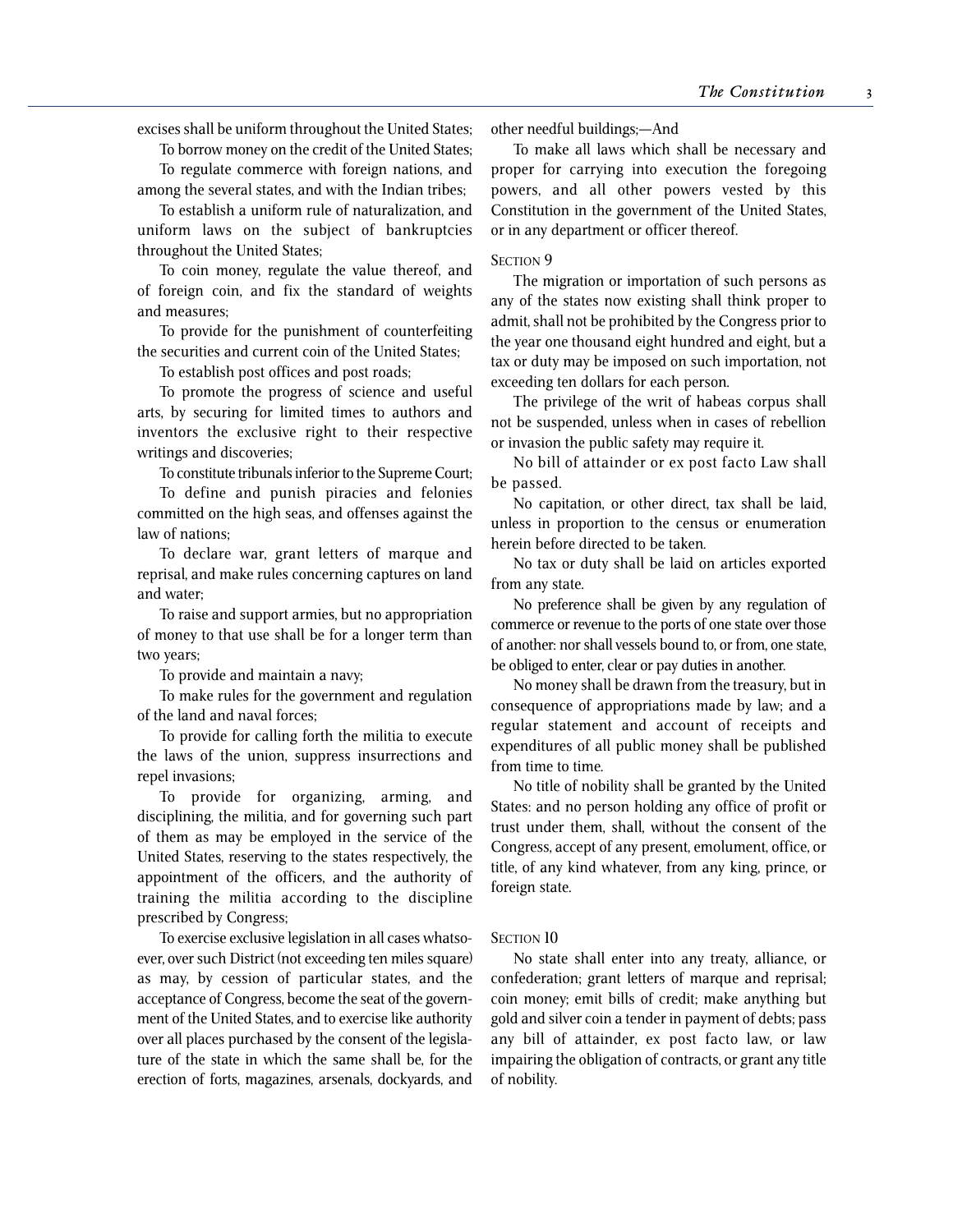No state shall, without the consent of the Congress, lay any imposts or duties on imports or exports, except what may be absolutely necessary for executing it's inspection laws: and the net produce of all duties and imposts, laid by any state on imports or exports, shall be for the use of the treasury of the United States; and all such laws shall be subject to the revision and control of the Congress.

No state shall, without the consent of Congress, lay any duty of tonnage, keep troops, or ships of war in time of peace, enter into any agreement or compact with another state, or with a foreign power, or engage in war, unless actually invaded, or in such imminent danger as will not admit of delay.

# **ARTICLE I I**

#### SECTION 1

The executive power shall be vested in a President of the United States of America. He shall hold his office during the term of four years, and, together with the Vice President, chosen for the same term, be elected, as follows:

Each state shall appoint, in such manner as the Legislature thereof may direct, a number of electors, equal to the whole number of Senators and Representatives to which the State may be entitled in the Congress: but no Senator or Representative, or person holding an office of trust or profit under the United States, shall be appointed an elector.

The electors shall meet in their respective states, and vote by ballot for two persons, of whom one at least shall not be an inhabitant of the same state with themselves. And they shall make a list of all the persons voted for, and of the number of votes for each; which list they shall sign and certify, and transmit sealed to the seat of the government of the United States, directed to the President of the Senate. The President of the Senate shall, in the presence of the Senate and House of Representatives, open all the certificates, and the votes shall then be counted. The person having the greatest number of votes shall be the President, if such number be a majority of the whole number of electors appointed; and if there be more than one who have such majority, and have an equal number of votes, then the House of Representatives shall immediately choose by ballot one of them for President; and if no person have a majority, then from the five highest on the list the said House shall in like manner choose the President. But in choosing the President, the votes shall be taken by States, the representation from each state having one vote; A quorum for this purpose shall consist of a member or members from two thirds of the states, and a majority of all the states shall be necessary to a choice. In every case, after the choice of the President, the person having the greatest number of votes of the electors shall be the Vice President. But if there should remain two or more who have equal votes, the Senate shall choose from them by ballot the Vice President.

The Congress may determine the time of choosing the electors, and the day on which they shall give their votes; which day shall be the same throughout the United States.

No person except a natural born citizen, or a citizen of the United States, at the time of the adoption of this Constitution, shall be eligible to the office of President; neither shall any person be eligible to that office who shall not have attained to the age of thirty five years, and been fourteen Years a resident within the United States.

In case of the removal of the President from office, or of his death, resignation, or inability to discharge the powers and duties of the said office, the same shall devolve on the Vice President, and the Congress may by law provide for the case of removal, death, resignation or inability, both of the President and Vice President, declaring what officer shall then act as President, and such officer shall act accordingly, until the disability be removed, or a President shall be elected.

The President shall, at stated times, receive for his services, a compensation, which shall neither be increased nor diminished during the period for which he shall have been elected, and he shall not receive within that period any other emolument from the United States, or any of them.

Before he enter on the execution of his office, he shall take the following oath or affirmation:—"I do solemnly swear (or affirm) that I will faithfully execute the office of President of the United States, and will to the best of my ability, preserve, protect and defend the Constitution of the United States."

# SECTION 2

The President shall be commander in chief of the Army and Navy of the United States, and of the militia of the several states, when called into the actual service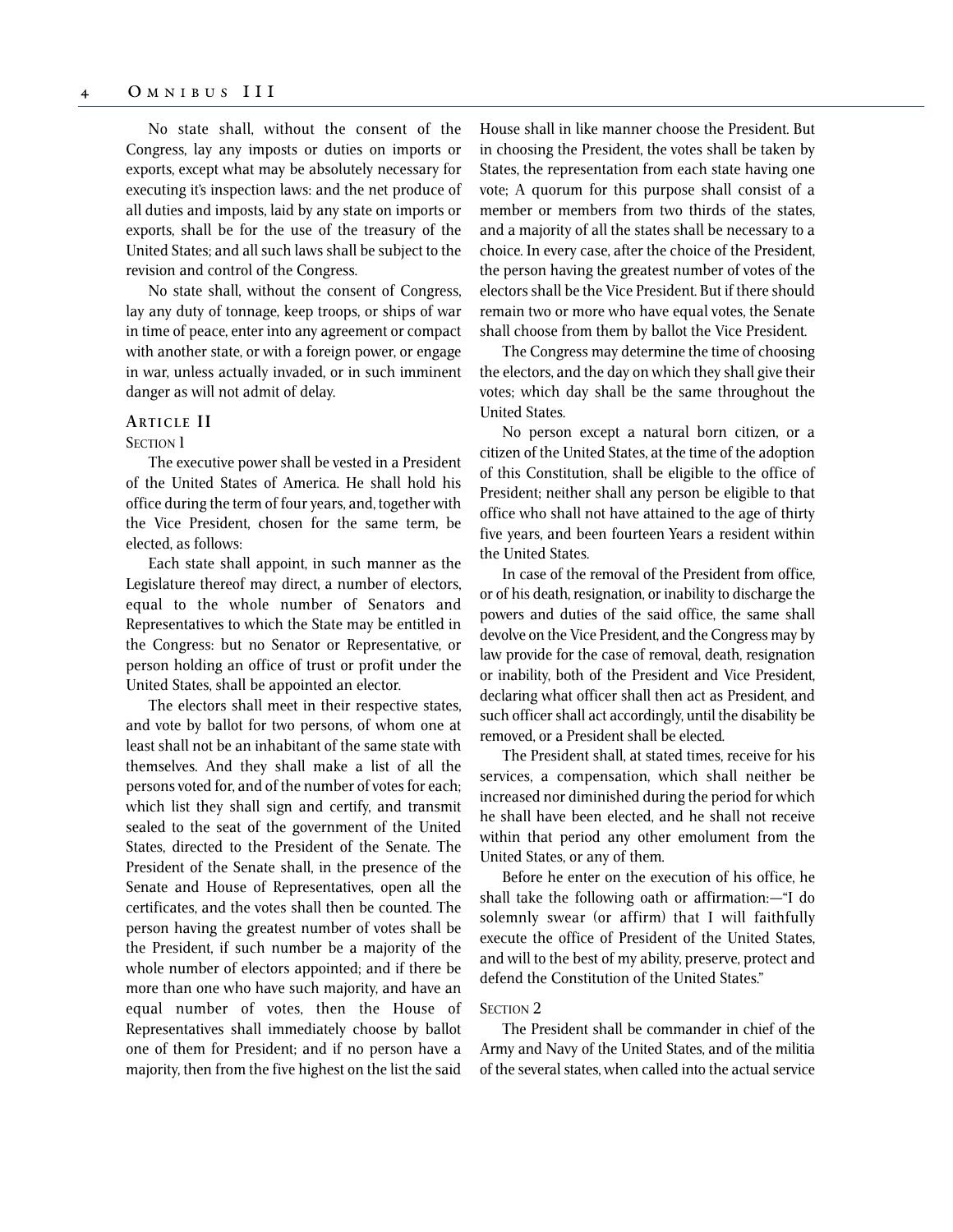of the United States; he may require the opinion, in writing, of the principal officer in each of the executive departments, upon any subject relating to the duties of their respective offices, and he shall have power to grant reprieves and pardons for offenses against the United States, except in cases of impeachment.

He shall have power, by and with the advice and consent of the Senate, to make treaties, provided two thirds of the Senators present concur; and he shall nominate, and by and with the advice and consent of the Senate, shall appoint ambassadors, other public ministers and consuls, judges of the Supreme Court, and all other officers of the United States, whose appointments are not herein otherwise provided for, and which shall be established by law: but the Congress may by law vest the appointment of such inferior officers, as they think proper, in the President alone, in the courts of law, or in the heads of departments.

The President shall have power to fill up all vacancies that may happen during the recess of the Senate, by granting commissions which shall expire at the end of their next session.

# SECTION<sub>3</sub>

He shall from time to time give to the Congress information of the state of the union, and recommend to their consideration such measures as he shall judge necessary and expedient; he may, on extraordinary occasions, convene both Houses, or either of them, and in case of disagreement between them, with respect to the time of adjournment, he may adjourn them to such time as he shall think proper; he shall receive ambassadors and other public ministers; he shall take care that the laws be faithfully executed, and shall commission all the officers of the United States.

#### SECTION<sub>4</sub>

The President, Vice President and all civil officers of the United States, shall be removed from office on impeachment for, and conviction of, treason, bribery, or other high crimes and misdemeanors.

# **ARTICLE III**

# SECTION<sub>1</sub>

The judicial power of the United States, shall be vested in one Supreme Court, and in such inferior courts as the Congress may from time to time ordain and establish. The judges, both of the supreme and inferior courts, shall hold their offices during good behaviour, and shall, at stated times, receive for their services, a compensation, which shall not be diminished during their continuance in office.

#### SECTION 2

The judicial power shall extend to all cases, in law and equity, arising under this Constitution, the laws of the United States, and treaties made, or which shall be made, under their authority;—to all cases affecting ambassadors, other public ministers and consuls;—to all cases of admiralty and maritime jurisdiction;—to controversies to which the United States shall be a party;—to controversies between two or more states; between a state and citizens of another state;—between citizens of different states;—between citizens of the same state claiming lands under grants of different states, and between a state, or the citizens thereof, and foreign states, citizens or subjects.

In all cases affecting ambassadors, other public ministers and consuls, and those in which a state shall be party, the Supreme Court shall have original jurisdiction. In all the other cases before mentioned, the Supreme Court shall have appellate jurisdiction, both as to law and fact, with such exceptions, and under such regulations as the Congress shall make.

The trial of all crimes, except in cases of impeachment, shall be by jury; and such trial shall be held in the state where the said crimes shall have been committed; but when not committed within any state, the trial shall be at such place or places as the Congress may by law have directed.

#### SECTION<sub>3</sub>

Treason against the United States, shall consist only in levying war against them, or in adhering to their enemies, giving them aid and comfort. No person shall be convicted of treason unless on the testimony of two witnesses to the same overt act, or on confession in open court.

The Congress shall have power to declare the punishment of treason, but no attainder of treason shall work corruption of blood, or forfeiture except during the life of the person attainted.

# **ARTICLE I V**

# **SECTION** 1

Full faith and credit shall be given in each state to the public acts, records, and judicial proceedings of every other state. And the Congress may by general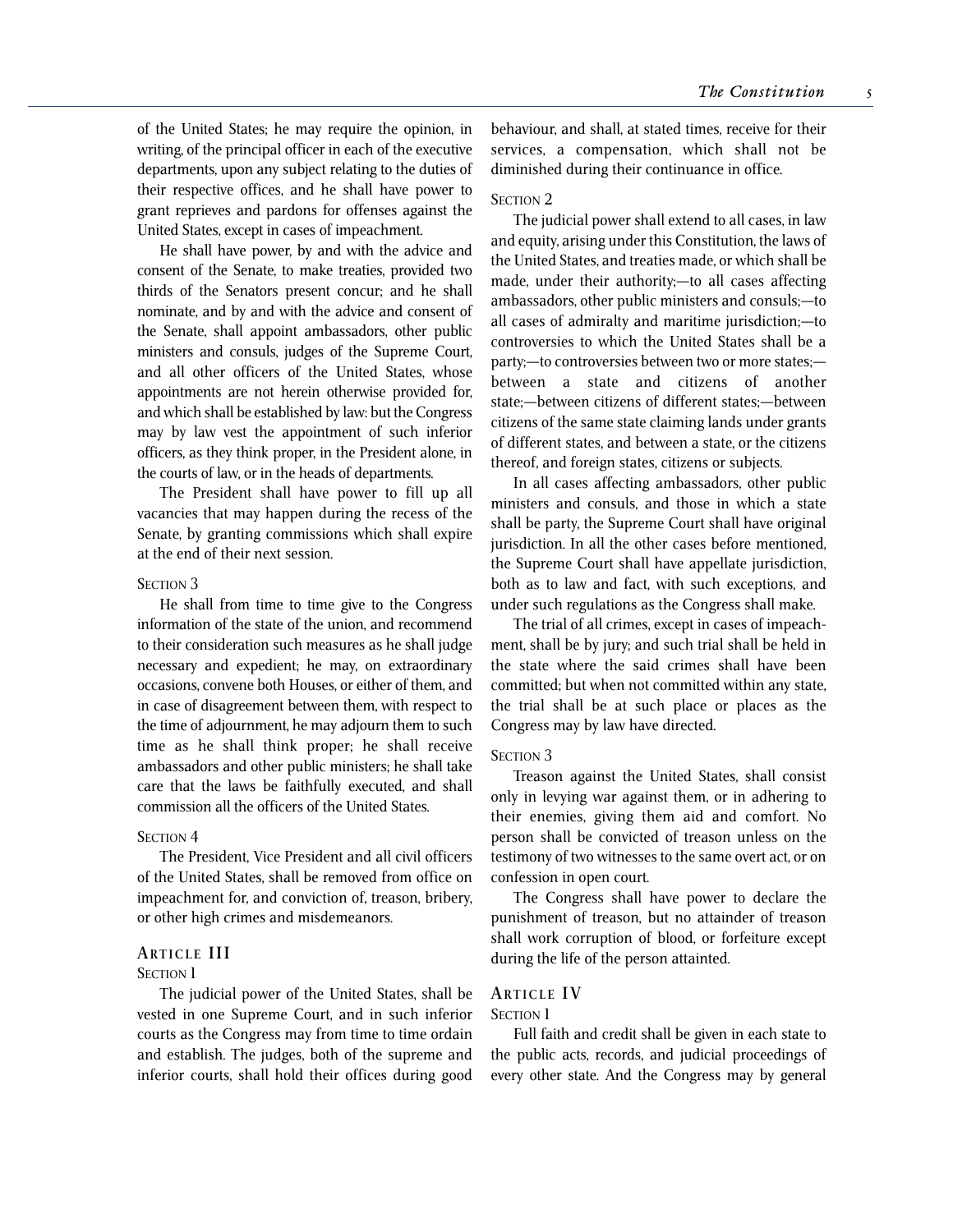laws prescribe the manner in which such acts, records, and proceedings shall be proved, and the effect thereof.

# SECTION<sub>2</sub>

The citizens of each state shall be entitled to all privileges and immunities of citizens in the several states.

A person charged in any state with treason, felony, or other crime, who shall flee from justice, and be found in another state, shall on demand of the executive authority of the state from which he fled, be delivered up, to be removed to the state having jurisdiction of the crime.

No person held to service or labor in one state, under the laws thereof, escaping into another, shall, in consequence of any law or regulation therein, be discharged from such service or labor, but shall be delivered up on claim of the party to whom such service or labor may be due.

#### SECTION<sub>3</sub>

New states may be admitted by the Congress into this union; but no new states shall be formed or erected within the jurisdiction of any other state; nor any state be formed by the junction of two or more states, or parts of states, without the consent of the legislatures of the states concerned as well as of the Congress.

The Congress shall have power to dispose of and make all needful rules and regulations respecting the territory or other property belonging to the United States; and nothing in this Constitution shall be so construed as to prejudice any claims of the United States, or of any particular state.

# SECTION<sub>4</sub>

The United States shall guarantee to every state in this union a republican form of government, and shall protect each of them against invasion; and on application of the legislature, or of the executive (when the legislature cannot be convened) against domestic violence.

# **ARTICLE V**

The Congress, whenever two thirds of both houses shall deem it necessary, shall propose amendments to this Constitution, or, on the application of the legislatures of two thirds of the several states, shall call a convention for proposing amendments, which, in either case, shall be valid to all intents and purposes, as part of this Constitution, when ratified by the legislatures of three fourths of the several states, or by conventions in three fourths thereof, as the one or the other mode of ratification may be proposed by the Congress; provided that no amendment which may be made prior to the year one thousand eight hundred and eight shall in any manner affect the first and fourth clauses in the ninth section of the first article; and that no state, without its consent, shall be deprived of its equal suffrage in the Senate.

# **ARTICLE V I**

All debts contracted and engagements entered into, before the adoption of this Constitution, shall be as valid against the United States under this Constitution, as under the Confederation.

This Constitution, and the laws of the United States which shall be made in pursuance thereof; and all treaties made, or which shall be made, under the authority of the United States, shall be the supreme law of the land; and the judges in every state shall be bound thereby, anything in the Constitution or laws of any State to the contrary notwithstanding.

The Senators and Representatives before mentioned, and the members of the several state legislatures, and all executive and judicial officers, both of the United States and of the several states, shall be bound by oath or affirmation, to support this Constitution; but no religious test shall ever be required as a qualification to any office or public trust under the United States.

# **ARTICLE VII**

The ratification of the conventions of nine states, shall be sufficient for the establishment of this Constitution between the states so ratifying the same.

Done in convention by the unanimous consent of the states present the seventeenth day of September in the year of our Lord one thousand seven hundred and eighty seven and of the independence of the United States of America the twelfth. In witness whereof We have hereunto subscribed our Names,

G. WASHINGTON-PRESIDT. AND DEPUTY FROM VIRGINIA

NEW HAMPSHIRE: John Langdon, Nicholas Gilman MASSACHUSETTS: Nathaniel Gorham, Rufus King CONNECTICUT: Wm: Saml. Johnson, Roger Sherman NEW YORK: Alexander Hamilton

NEW JERSEY: Wil: Livingston, David Brearly, Wm.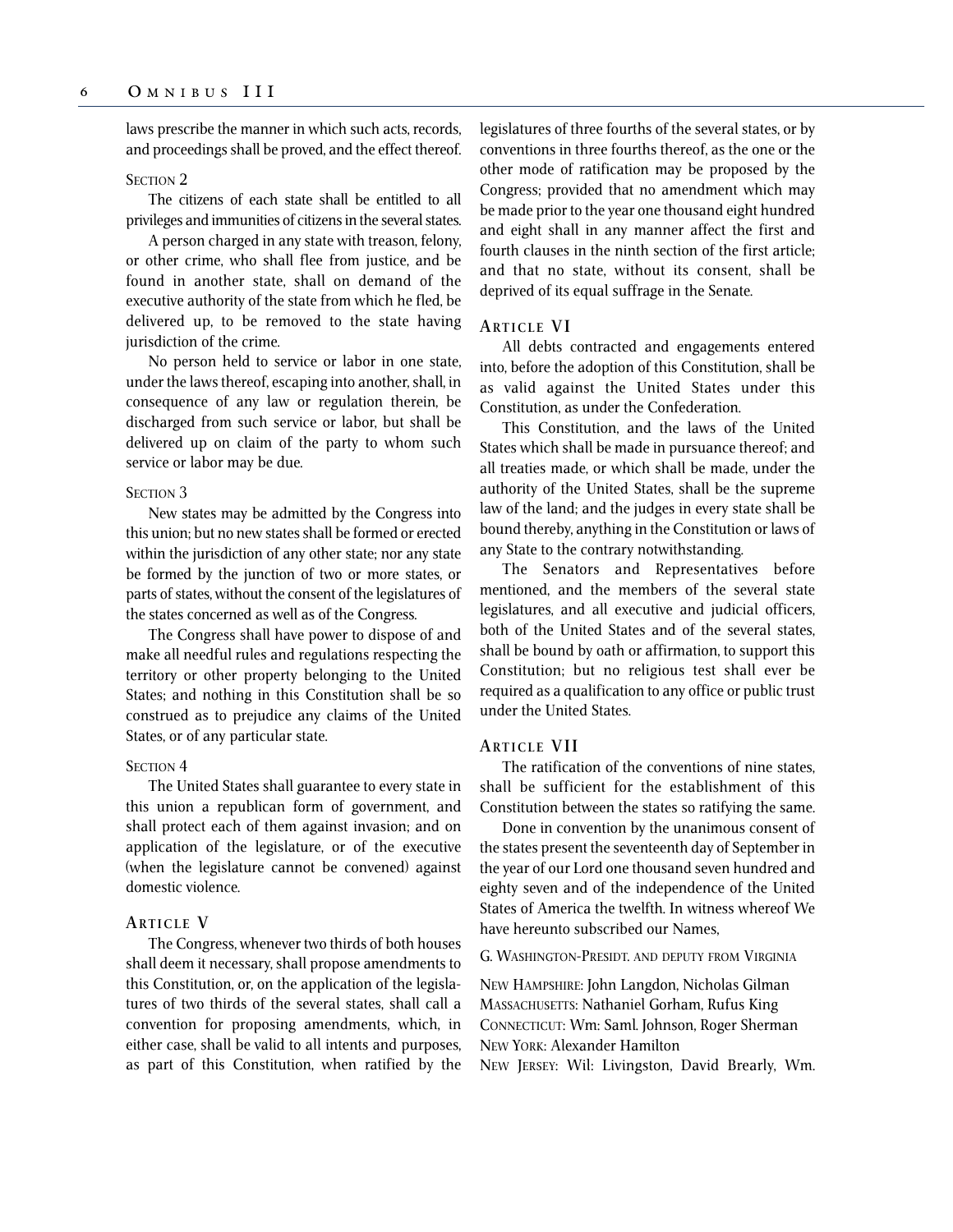Paterson, Jona: Dayton

PENNSYLVANIA: B. Franklin, Thomas Mifflin, Robt. Morris, Geo. Clymer, Thos. FitzSimons, Jared Ingersoll, James Wilson, Gouv Morris

DELAWARE: Geo: Read, Gunning Bedford jun, John Dickinson, Richard Bassett, Jaco: Broom

MARYLAND: James McHenry, Dan of St Thos. Jenifer, Danl Carroll

VIRGINIA: John Blair—, James Madison Jr.

NORTH CAROLINA: Wm. Blount, Richd. Dobbs Spaight, Hu Williamson

SOUTH CAROLINA: J. Rutledge, Charles Cotesworth Pinckney, Charles Pinckney, Pierce Butler

GEORGIA: William Few, Abr Baldwin

# **AMENDMENT I**

Congress shall make no law respecting an establishment of religion, or prohibiting the free exercise thereof; or abridging the freedom of speech, or of the press; or the right of the people peaceably to assemble, and to petition the government for a redress of grievances.

### **AMENDMENT I I**

A well regulated militia, being necessary to the security of a free state, the right of the people to keep and bear arms, shall not be infringed.

# **AMENDMENT III**

No soldier shall, in time of peace be quartered in any house, without the consent of the owner, nor in time of war, but in a manner to be prescribed by law.

# **AMENDMENT I V**

The right of the people to be secure in their persons, houses, papers, and effects, against unreasonable searches and seizures, shall not be violated, and no warrants shall issue, but upon probable cause, supported by oath or affirmation, and particularly describing the place to be searched, and the persons or things to be seized.

# **AMENDMENT V**

No person shall be held to answer for a capital, or otherwise infamous crime, unless on a presentment or indictment of a grand jury, except in cases arising in the land or naval forces, or in the militia, when in actual service in time of war or public danger; nor shall any person be subject for the same offense to be

twice put in jeopardy of life or limb; nor shall be compelled in any criminal case to be a witness against himself, nor be deprived of life, liberty, or property, without due process of law; nor shall private property be taken for public use, without just compensation.

### **AMENDMENT V I**

In all criminal prosecutions, the accused shall enjoy the right to a speedy and public trial, by an impartial jury of the state and district wherein the crime shall have been committed, which district shall have been previously ascertained by law, and to be informed of the nature and cause of the accusation; to be confronted with the witnesses against him; to have compulsory process for obtaining witnesses in his favor, and to have the assistance of counsel for his defense.

# **AMENDMENT VII**

In suits at common law, where the value in controversy shall exceed twenty dollars, the right of trial by jury shall be preserved, and no fact tried by a jury, shall be otherwise reexamined in any court of the United States, than according to the rules of the common law.

# **AMENDMENT VIII**

Excessive bail shall not be required, nor excessive fines imposed, nor cruel and unusual punishments inflicted.

### **AMENDMENT I X**

The enumeration in the Constitution, of certain rights, shall not be construed to deny or disparage others retained by the people.

#### **AMENDMENT X**

The powers not delegated to the United States by the Constitution, nor prohibited by it to the states, are reserved to the states respectively, or to the people.

# **AMENDMENT XI** (1798)

The judicial power of the United States shall not be construed to extend to any suit in law or equity, commenced or prosecuted against one of the United States by citizens of another state, or by citizens or subjects of any foreign state.

# **AMENDMENT XII** (1804)

The electors shall meet in their respective states and vote by ballot for President and Vice-President, one of whom, at least, shall not be an inhabitant of the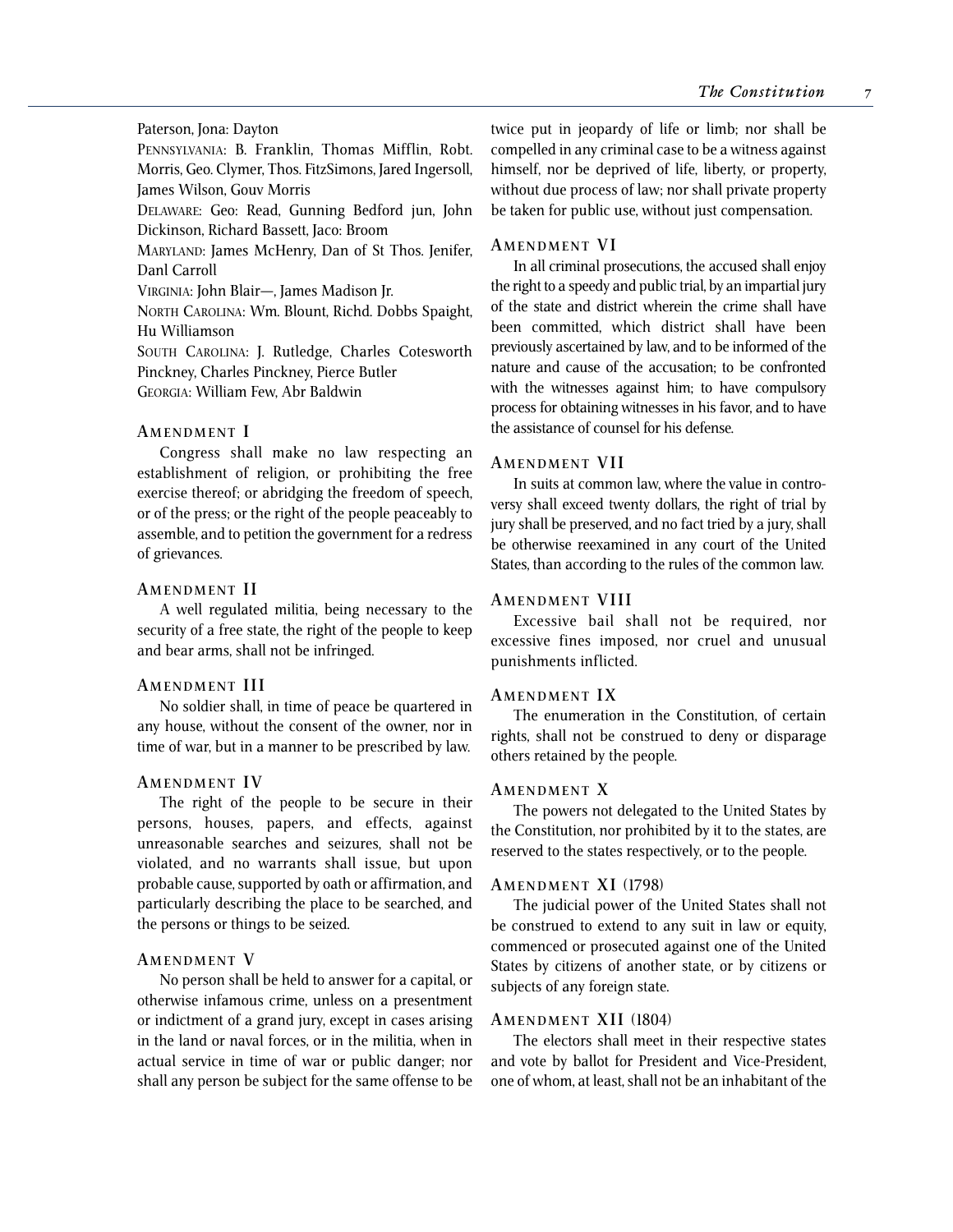same state with themselves; they shall name in their ballots the person voted for as President, and in distinct ballots the person voted for as Vice-President, and they shall make distinct lists of all persons voted for as President, and of all persons voted for as Vice-President, and of the number of votes for each, which lists they shall sign and certify, and transmit sealed to the seat of the government of the United States, directed to the President of the Senate;—The President of the Senate shall, in the presence of the Senate and House of Representatives, open all the certificates and the votes shall then be counted;—the person having the greatest number of votes for President, shall be the President, if such number be a majority of the whole number of electors appointed; and if no person have such majority, then from the persons having the highest numbers not exceeding three on the list of those voted for as President, the House of Representatives shall choose immediately, by ballot, the President. But in choosing the President, the votes shall be taken by states, the representation from each state having one vote; a quorum for this purpose shall consist of a member or members from two-thirds of the states, and a majority of all the states shall be necessary to a choice. And if the House of Representatives shall not choose a President whenever the right of choice shall devolve upon them, before the fourth day of March next following, then the Vice-President shall act as President, as in the case of the death or other constitutional disability of the President. The person having the greatest number of votes as Vice-President, shall be the Vice-President, if such number be a majority of the whole number of electors appointed, and if no person have a majority, then from the two highest numbers on the list, the Senate shall choose the Vice-President; a quorum for the purpose shall consist of two-thirds of the whole number of Senators, and a majority of the whole number shall be necessary to a choice. But no person constitutionally ineligible to the office of President shall be eligible to that of Vice-President of the United States.

# **AMENDMENT XIII** (1865)

# **SECTION 1**

Neither slavery nor involuntary servitude, except as a punishment for crime whereof the party shall have been duly convicted, shall exist within the United States, or any place subject to their jurisdiction.

#### SECTION<sub>2</sub>

Congress shall have power to enforce this article by appropriate legislation.

# **AMENDMENT XIV** (1868) SECTION 1

All persons born or naturalized in the United States, and subject to the jurisdiction thereof, are citizens of the United States and of the state wherein they reside. No state shall make or enforce any law which shall abridge the privileges or immunities of citizens of the United States; nor shall any state deprive any person of life, liberty, or property, without due process of law; nor deny to any person within its jurisdiction the equal protection of the laws.

# SECTION 2

Representatives shall be apportioned among the several states according to their respective numbers, counting the whole number of persons in each state, excluding Indians not taxed. But when the right to vote at any election for the choice of electors for President and Vice President of the United States, Representatives in Congress, the executive and judicial officers of a state, or the members of the legislature thereof, is denied to any of the male inhabitants of such state, being twenty-one years of age, and citizens of the United States, or in any way abridged, except for participation in rebellion, or other crime, the basis of representation therein shall be reduced in the proportion which the number of such male citizens shall bear to the whole number of male citizens twenty-one years of age in such state.

# SECTION 3

No person shall be a Senator or Representative in Congress, or elector of President and Vice President, or hold any office, civil or military, under the United States, or under any state, who, having previously taken an oath, as a member of Congress, or as an officer of the United States, or as a member of any state legislature, or as an executive or judicial officer of any state, to support the Constitution of the United States, shall have engaged in insurrection or rebellion against the same, or given aid or comfort to the enemies thereof. But Congress may by a vote of twothirds of each House, remove such disability.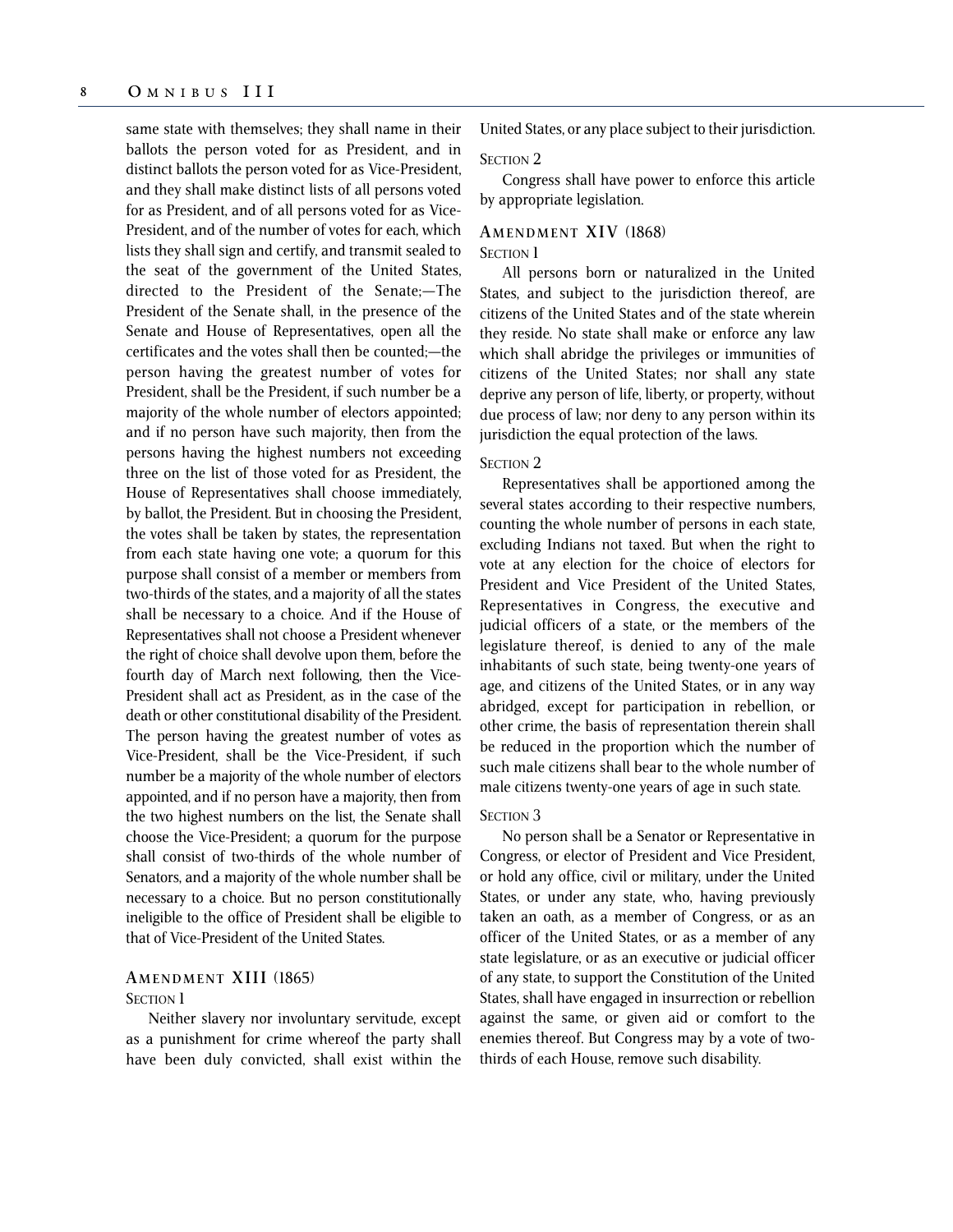# SECTION<sub>4</sub>

The validity of the public debt of the United States, authorized by law, including debts incurred for payment of pensions and bounties for services in suppressing insurrection or rebellion, shall not be questioned. But neither the United States nor any state shall assume or pay any debt or obligation incurred in aid of insurrection or rebellion against the United States, or any claim for the loss or emancipation of any slave; but all such debts, obligations and claims shall be held illegal and void.

### SECTION<sub>5</sub>

The Congress shall have power to enforce, by appropriate legislation, the provisions of this article.

# **AMENDMENT XV** (1870)

# **SECTION 1**

The right of citizens of the United States to vote shall not be denied or abridged by the United States or by any state on account of race, color, or previous condition of servitude.

# SECTION<sub>2</sub>

The Congress shall have power to enforce this article by appropriate legislation.

# **AMENDMENT XVI** (1913)

The Congress shall have power to lay and collect taxes on incomes, from whatever source derived, without apportionment among the several states, and without regard to any census of enumeration.

### **AMENDMENT XVII** (1913)

The Senate of the United States shall be composed of two Senators from each state, elected by the people thereof, for six years; and each Senator shall have one vote. The electors in each state shall have the qualifications requisite for electors of the most numerous branch of the state legislatures.

When vacancies happen in the representation of any state in the Senate, the executive authority of such state shall issue writs of election to fill such vacancies: Provided, that the legislature of any state may empower the executive thereof to make temporary appointments until the people fill the vacancies by election as the legislature may direct.

This amendment shall not be so construed as to affect the election or term of any Senator chosen before it becomes valid as part of the Constitution.

# **AMENDMENT XVIII** (1919) **SECTION 1**

After one year from the ratification of this article the manufacture, sale, or transportation of intoxicating liquors within, the importation thereof into, or the exportation thereof from the United States and all territory subject to the jurisdiction thereof for beverage purposes is hereby prohibited.

### SECTION<sub>2</sub>

The Congress and the several states shall have concurrent power to enforce this article by appropriate legislation.

# SECTION<sub>3</sub>

This article shall be inoperative unless it shall have been ratified as an amendment to the Constitution by the legislatures of the several states, as provided in the Constitution, within seven years from the date of the submission hereof to the states by the Congress.

# **AMENDMENT XIX** (1920)

The right of citizens of the United States to vote shall not be denied or abridged by the United States or by any state on account of sex.

Congress shall have power to enforce this article by appropriate legislation.

# **AMENDMENT XX** (1933)

### SECTION 1

The terms of the President and Vice President shall end at noon on the 20th day of January, and the terms of Senators and Representatives at noon on the 3d day of January, of the years in which such terms would have ended if this article had not been ratified; and the terms of their successors shall then begin.

# SECTION<sub>2</sub>

The Congress shall assemble at least once in every year, and such meeting shall begin at noon on the 3d day of January, unless they shall by law appoint a different day.

#### SECTION 3

If, at the time fixed for the beginning of the term of the President, the President elect shall have died, the Vice President elect shall become President. If a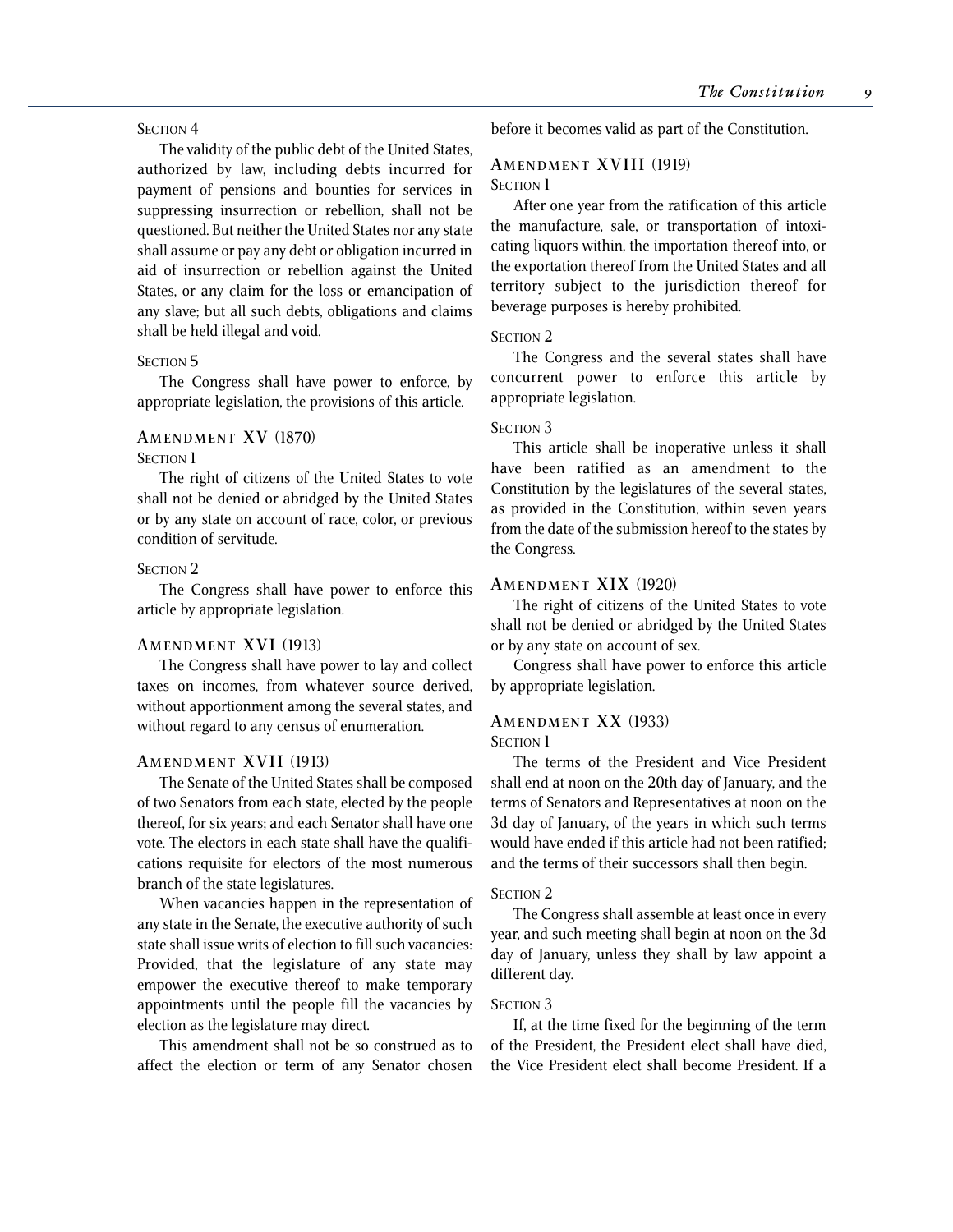President shall not have been chosen before the time fixed for the beginning of his term, or if the President elect shall have failed to qualify, then the Vice President elect shall act as President until a President shall have qualified; and the Congress may by law provide for the case wherein neither a President elect nor a Vice President elect shall have qualified, declaring who shall then act as President, or the manner in which one who is to act shall be selected, and such person shall act accordingly until a President or Vice President shall have qualified.

#### SECTION<sub>4</sub>

The Congress may by law provide for the case of the death of any of the persons from whom the House of Representatives may choose a President whenever the right of choice shall have devolved upon them, and for the case of the death of any of the persons from whom the Senate may choose a Vice President whenever the right of choice shall have devolved upon them.

#### SECTION<sub>5</sub>

Sections 1 and 2 shall take effect on the 15th day of October following the ratification of this article.

# SECTION<sub>6</sub>

This article shall be inoperative unless it shall have been ratified as an amendment to the Constitution by the legislatures of three-fourths of the several states within seven years from the date of its submission.

# **AMENDMENT XXI** (1933)

SECTION 1

The eighteenth article of amendment to the Constitution of the United States is hereby repealed.

# SECTION 2

The transportation or importation into any state, territory, or possession of the United States for delivery or use therein of intoxicating liquors, in violation of the laws thereof, is hereby prohibited.

# SECTION<sub>3</sub>

This article shall be inoperative unless it shall have been ratified as an amendment to the Constitution by conventions in the several states, as provided in the Constitution, within seven years from the date of the submission hereof to the states by the Congress.

# **AMENDMENT XXII** (1951) SECTION 1

No person shall be elected to the office of the President more than twice, and no person who has held the office of President, or acted as President, for more than two years of a term to which some other person was elected President shall be elected to the office of the President more than once. But this article shall not apply to any person holding the office of President when this article was proposed by the Congress, and shall not prevent any person who may be holding the office of President, or acting as President, during the term within which this article becomes operative from holding the office of President or acting as President during the remainder of such term.

# SECTION<sub>2</sub>

This article shall be inoperative unless it shall have been ratified as an amendment to the Constitution by the legislatures of three-fourths of the several states within seven years from the date of its submission to the states by the Congress.

# **AMENDMENT XXIII** (1961)

SECTION 1

The District constituting the seat of government of the United States shall appoint in such manner as the Congress may direct:

A number of electors of President and Vice President equal to the whole number of Senators and Representatives in Congress to which the District would be entitled if it were a state, but in no event more than the least populous state; they shall be in addition to those appointed by the states, but they shall be considered, for the purposes of the election of President and Vice President, to be electors appointed by a state; and they shall meet in the District and perform such duties as provided by the twelfth article of amendment.

#### SECTION 2

The Congress shall have power to enforce this article by appropriate legislation.

# **AMENDMENT XXIV** (1964)

SECTION 1

The right of citizens of the United States to vote in any primary or other election for President or Vice